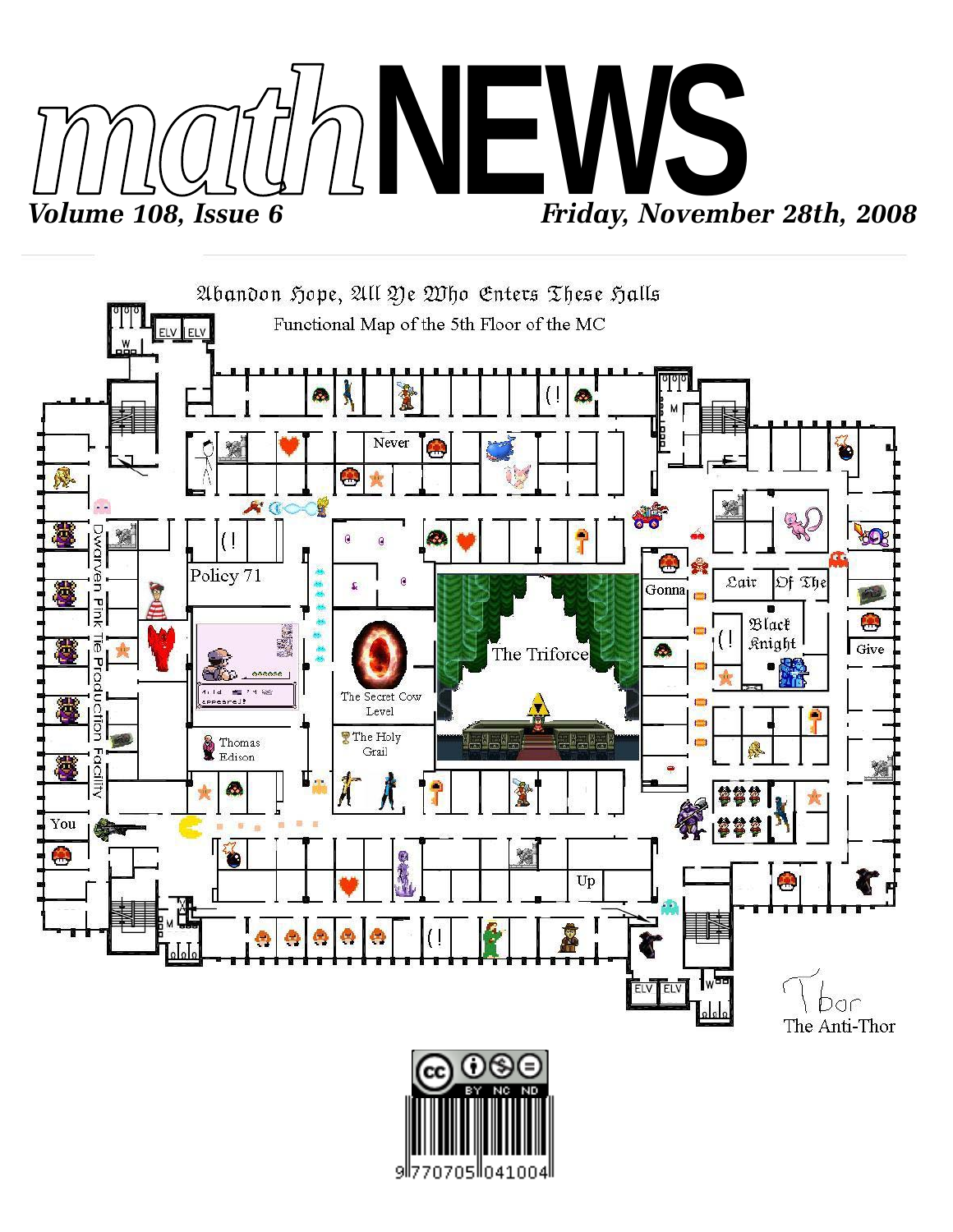## *look***AHEAD**

| mathNEWS                                  |                                                         |  |  |  |
|-------------------------------------------|---------------------------------------------------------|--|--|--|
| November 28                               | Issue $#6$ will keep you up all night                   |  |  |  |
| <b>MathSoc</b>                            |                                                         |  |  |  |
| Wednesdays                                | <b>Games Night</b>                                      |  |  |  |
| Thursdays                                 | Movie Night                                             |  |  |  |
| December 2                                | Math Soc EOT party                                      |  |  |  |
| <b>Math Faculty</b>                       |                                                         |  |  |  |
|                                           | Questions about some of these? See an academic advisor! |  |  |  |
| December 1                                | Lectures End                                            |  |  |  |
| December 4                                | Last Day to Drop a Course w/o Petition                  |  |  |  |
| December 4                                | ELPE (because you have to write it again!)              |  |  |  |
| December 5-19                             | Exams (or death in a box)                               |  |  |  |
| December 24-31                            | University Closes (and we all go home)                  |  |  |  |
| <b>CECS</b>                               |                                                         |  |  |  |
| December                                  | <b>Continuous Phase Ongoing</b>                         |  |  |  |
| <b>Student Awards &amp; Financial Aid</b> |                                                         |  |  |  |
| December 19                               | Last day to submit Continuation of Inter                |  |  |  |
|                                           | est Free Form for fall term                             |  |  |  |
| December 19                               | Last day to pick up loans                               |  |  |  |
| <b>Miscellaneous</b>                      |                                                         |  |  |  |
| November 30                               | Official End of Hurricane Season                        |  |  |  |
| December 3                                | International Day of Disabled Persons                   |  |  |  |
| December 7                                | Pearl Harbor Day (US)                                   |  |  |  |

### **Prez Sez**

Hello everyone and welcome to the end of term. As of today, there are only 2 more days of classes, so now it's all down hill 'til exams and then we can all have a holiday.

Anyways, on to the real news. Mathsoc Elections happened this week on Monday and Tuesday, I hope you voted. By this time MathSoc will officially have a new President for the coming winter term. *[Our new president is Chris Neal — perkiEd.]*

I wish you all good luck with your exams and much success in your future terms.

> Matthew Woolman President Fall 2008

#### **ISSN 0705—0410**

*math*NEWS is normally a fortnightly publication funded by and responsible to the undergraduate math students of the University of Waterloo, as represented by the Mathematics Society of the University of Waterloo, hereafter referred to as MathSoc. *math*NEWS is editorially independent of MathSoc. Content is the responsibility of the *math*NEWS editors; however, any opinions expressed herein are those of the authors and not necessarily those of MathSoc or *math*NEWS. Current and back issues of *math*NEWS are available electronically via the World Wide Web at http:// www.mathnews.uwaterloo.ca/. Send your correspondence to: *math*NEWS, MC3046, University of Waterloo, 200 University Ave. W., Waterloo, Ontario, Canada, N2L 3G1, or to userid mathnews@student.math.uwaterloo.ca on the Internet.

This work is licensed under the Creative Commons Attribution-Noncommercial-No Derivative Works 2.5 Canada License. To view a copy of this license, visit http://creativecommons.org/licenses/by-ncnd/2.5/ca/ or send a letter to Creative Commons, 559 Nathan Abbott Way, Stanford, California 94305, USA. Terms may be renegotiated by contacting the editor(s).

Michael: Michael Perkins

Behemoth, Leviathon, Ziz: John Stevenson, John Baxter and Rami Finkelshtein

## *mast***HEAD**

After four fruitless hours of travelling through the fifth floor of the MC, searching for the key to Abbadon, essential to becoming supreme Lord and Ruler of *math*NEWS, I have decided that resorting to Machiavellian tactics is far more realistic than resorting to ancient magics.

Needless to say, my attempt to remove Static IP from the running was thwarted by a mob of hungry *math*NEWS writers demanding pizza. Personally, I blame Thor. In the spirit of blaming Thor I ask "Would you trade Thor's soul for prime real estate?" and our productionists answered, along with their real names and programs: Jeff "Sector Corrupt" Bain (SE, Thor has a soul? Blasphemy!), The Hee Ho (No. I would for composite real estate), Robert "42" Burke (CS, Yes. If it means better housing…), John "Static IP" Stevenson (SE, Only if his damnation was finite.), Joyce "cuppycake" Karel (CM, Sure if only there's B-A-N-A-N-A-S in the prime estate), Chester "Megaton Panda" Yang (MATHSCI, By "prime", which part of his body are we talking about here?), Michael "Apocrypha" Hartog (CS, With real estate markets as they are I'd rather invest in soul), Trevor "Tbor" Fairey (SE, Of course. Soulless Thor couldn't take down my castle in the Swiss Alps), Rami "DaFink" Finkelshtein (MATH, No, I would trade his soul instead for 4 magic beans.), Derek "Thor" Thurn (SE, How prime are we talking here?), Michaelangelo "Angelo" Finistauri (STAT, I'd give it away for a shiny nickel.), Ajnu Jacob (OR, No. Because I think he has something to do with Malcolm McDowell), Sarah "snippet" Pidcock (CS, Yes. As long as it's closer to campus.), Jonathan "Jonny" Ng (CS, Would I be able to get more on the black market?), Nicole "pink.tie.girl" LeBlanc (MATH CA, Only if there are no adverse tax consequences.)

J. "Impulse Vector" Baxter Editor-in-training (SE, Only for prime estate in Hell)

### **Winners**

After what seemed to be long hours of careful consideration (a.k.a a ten minute shouting contest) the editor team (yes, we are now a team!) decided the winners of the "Best Article This Edition Award" and whatever prize-like thing we could find in the desk.

Honourable mentions go to Rob for bringing music into *math*NEWS and to Nadia for shattering our childhood memories of the Magic Schoolbus.

And the winners are:

- Diana for the first Horrorscopes of the term.
- Thor for teaching us how to live mouselessly in issue 2.
- Edgar for showing us why romance and set theory don't mix in issue 3.
- Dan Goc for defeating James Bond in issue 4.
- Orange Crush for his random thoughts in issue 5.
- Angelo for letting the Grinch steal statistics in issue 6.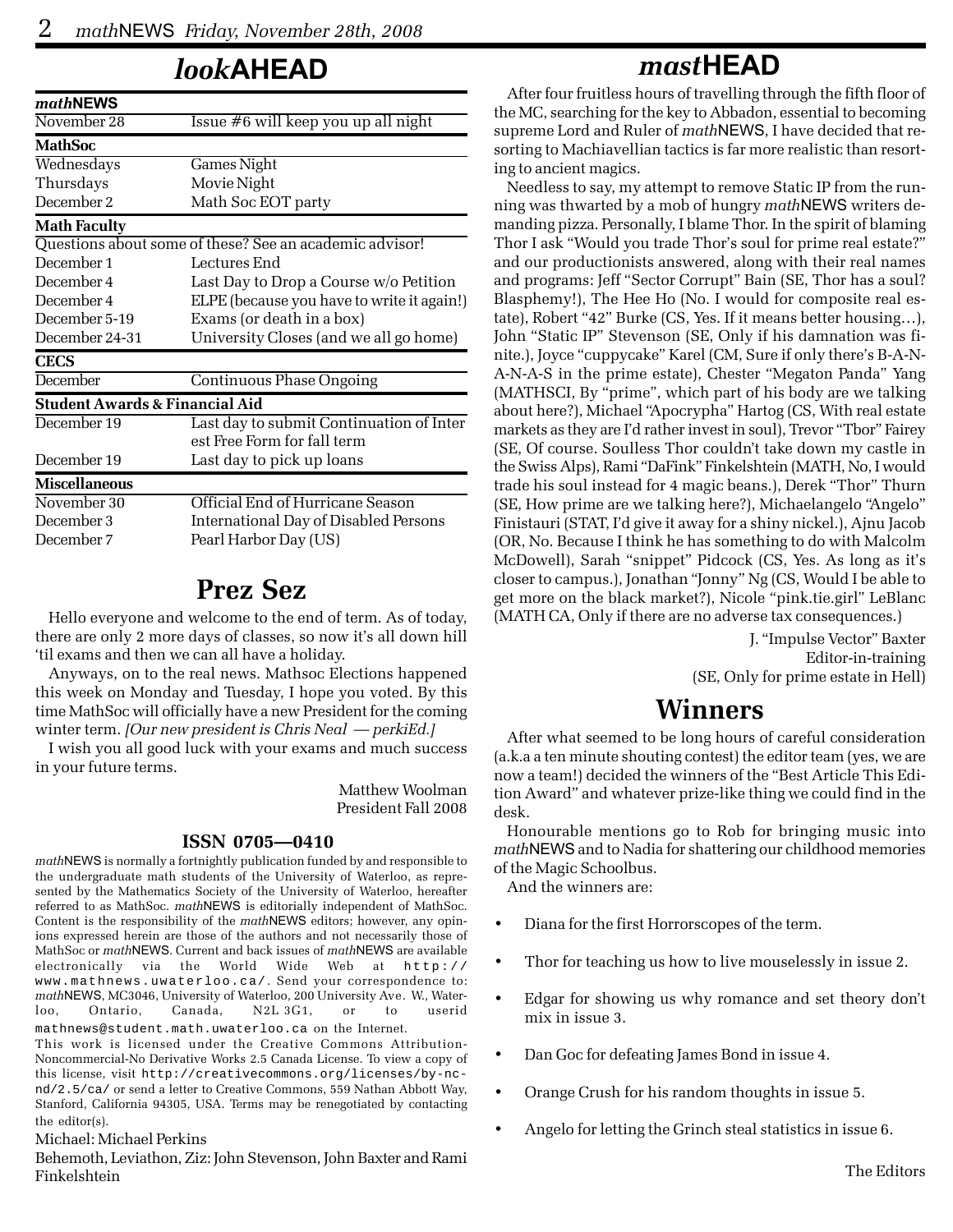## **The InsideReport**

#### *The News. As I See It.*

Santa Claus rang the opening bell at the New York Stock Exchange this morning. I kid you not. *[And no, the pun was not intended.]* But he brought presents to all investors today (well, except the bears, but we don't care about them) in the form of great gains in the stock markets.

Unfortunately, he also sent us ("us" being off-stream co-ops) a nice letter from CECS, for reasons you on-streamers probably appreciate. It said, in big bold all-caps, to return to our current employers if possible because of this economic downturn. Job prospects are grim, my friends, and competition is fierce everywhere. My advice: go for big and established right now, because...

Never mind. Strike that thought. Even the big and established auto makers are dying. I had the chance to go to Washington last weekend, and I saw a line of people trying to get into the Capitol, many looking for a bailout. Economy's through the tubes, folks.

At least we didn't get 75 cm of snow down here. Perfect timing to introduce laws that will make Ontario roads safer. While there are some portions of this bill that I consider kinda silly (how's two passengers more of a distraction than one in mid-afternoon?), I do appreciate their efforts.

Finally this week, we saw dozens of high schoolers across the country suspended and the 14-year-old owner of a Facebook group could face charges after last week's "Kick A Ginger Day". Inspired by an episode of South Park, redheads were attacked multiple times. There are no words to describe the degree of shame. If it were up to me, I would sentence these monsters to revenge as deemed fit by the victims.

I'm going to try writing a different type of column when I get back. In the meantime, email me! mathNEWS\_InsideR@hotmail.com, and I will read it while eating my turkey leftovers. Happy Thanksgiving, everyone!

InsideR

## **VPF sez**

#### *Friends, mathies and countrymen, listen to what the VPF needs to say*

We are finally coming to the end of this term, and I can't wait to be done VPF-ing; no wait, I am returning as VPF in January as well, so I better get used to this position of mine. Now, if everyone could claim their expenses by the end this week, especially the club executives, I would greatly appreciate it. So, gather your receipts and fill out the Expense Claim Form, which are avaiable right outside the MathSoc office, and drop it off in my mail-box no later than the 1st of December. Remember, I also need to study for the finals, and it's always best to settle all financial transactions within the specified term. This would also make things a little less bothersome for the VPF for the next calendar year. However, in this case, that would still be me. And as for those who have requested for a mathSOC fee refund, the cheques will be available for pick-up starting the 1st of December; I will be holding extra office hours for students to collect their cheques. The schedule for my new office hours would be posted outside MC3039, the exec office.

My job as VPF aside, I wish you all the very best for your finals. And remember not to get entirely worn out by your eggsams, because the holidays follow right after and we all know what that means - time to shop and buy gifts for everyone! yey! So, Happy Shopping Festival! But looking at the current state of the economy, the way the media is portraying it as, retailers fear the shopper's slightly less enthusiastic shopping spree. At this note, I leave my readers with my modified version of "Let It Snow"

Oh the economy right now is frightful, But the deals are so delightful, And since, we've no money this year, Let it go! Let it go! Let it go!

> Ajnu Jacob Vice President, Finance

# **Subscriptions!**

#### *It's* math*NEWS, the home game*

Yes, really, we have subscriptions. If you aren't going to be around campus to get issues of *math*NEWS, then why not have them delivered to you? You can take them to work and read them during meetings. Or you can read them during those long commutes. Or during meetings!

Of course there is the webpage, but there's a lot less glare off bond paper, and you get to see our wacky filler and comics! And *math*NEWS can travel almost everywhere, unlike those clunky computers with their cables and such. Unless you have a laptop, but what are the odds of that? One in fifteen?

And, let's not forget, they're pretty cheap too! In Canada, it's \$7.50 a term, twenty bucks for three terms. For the States, it's \$10 a term, and twenty-five for three. The rest of the world pays \$15 a term or \$35 for three.

A term's subscription gets you all six exciting issues, plus any bonus issues that happen to come out. But what are the odds of that? Two out of three?

The three-term option means you can get *math*NEWS every summer you're away, or, for those co-ops out there, you can have your subscriptions every time you go off to a faraway job. Any three terms are do-able.

To subscribe, just drop by the *math*NEWS Office (MC 3046) with your requested term(s) and some cash, or drop it in our mail slot in the MathSoc Office (MC 3038), or put it in the BLACK BOX, or email mathnews@student.math.uwaterloo.ca, or give your money to a mathie in the hopes he or she is an editor. But what are the odds of that? One in one thousand five hundred?

Here's a handy-dandy form to make your requesting process even easier:

#### *math***NEWS Subscription Form**

| Name:            |  |  |
|------------------|--|--|
| Mailing Address: |  |  |
|                  |  |  |

Terms Requested:

 1. F W S 20\_\_ 2. F W S 20\_\_ 3. F W S 20\_\_ Canada: \$7.50/term, \$20/year USA: \$10/term, \$25/year Overseas: \$15/term, \$35/year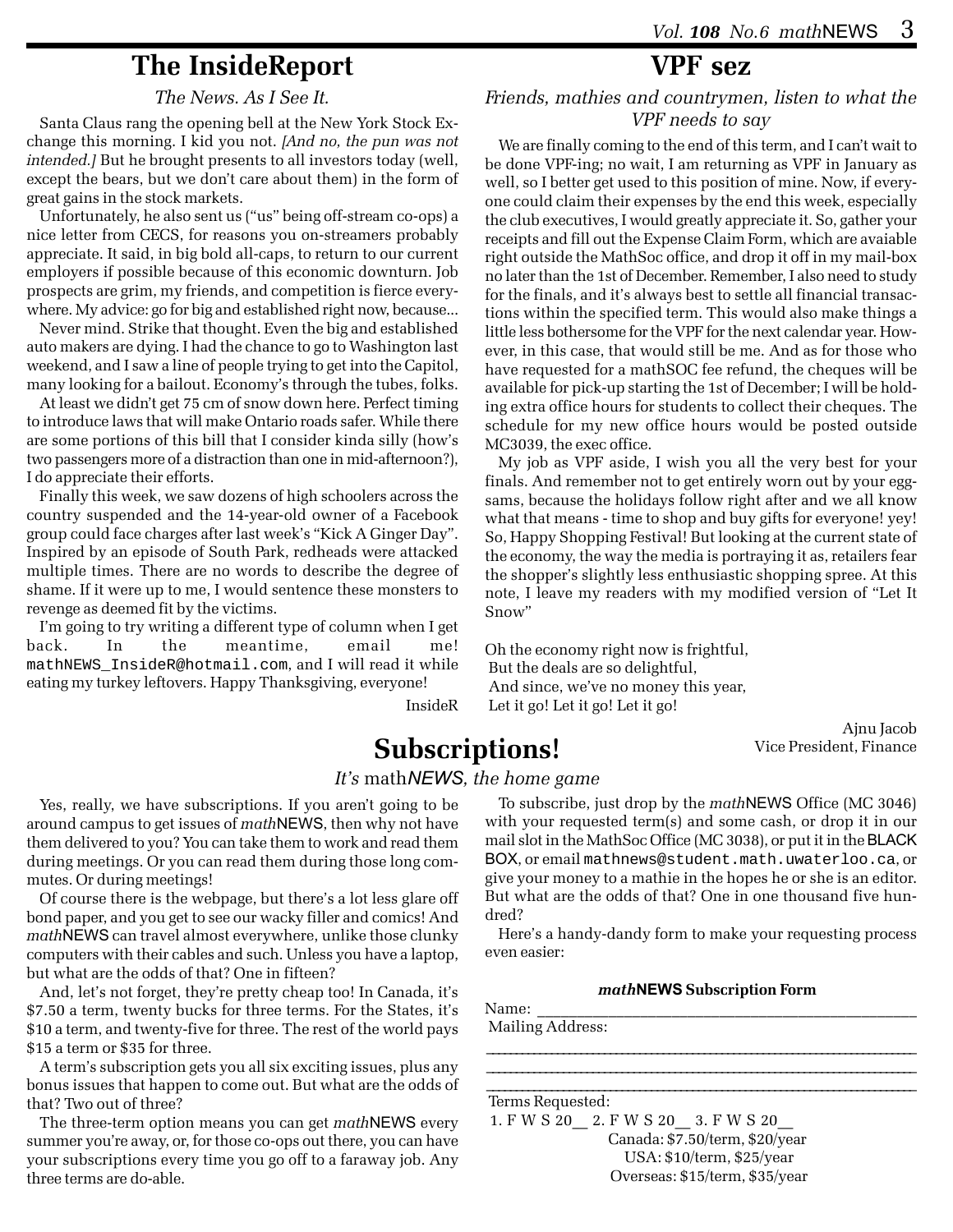![](_page_3_Picture_1.jpeg)

# **SKILL. STYLE. STAGE PRESENCE.** THAT'S ALL IT TAKES TO WIN.

![](_page_3_Picture_3.jpeg)

### **FIRST PLACE BAND WINS A URE SHOP GIFT CARD!**

FOR OPTIMAL PERFORMANCE. **BRING YOUR OWN CONSOLES AND KITS FOR YOUR OWN CUSTOM 3-TRACK SHOW!** (SYSTEMS/GAMES SUPPIED AT EVENT)

![](_page_3_Picture_6.jpeg)

TIME: TUES., DECEMBER 2, 2008 @ NOON **LOCATION: SLC GREAT HALL** FEE: \$5 OR \$4 + I CANNED GOOD PER PLAYER. VOCALIST GETS IN FREE!

**AND HELP US** SUPPORT THE **UW FOOD BANK DRIVE!** 

边露

**BAM** 

![](_page_3_Picture_9.jpeg)

for more info, go to: www.uwgamers.org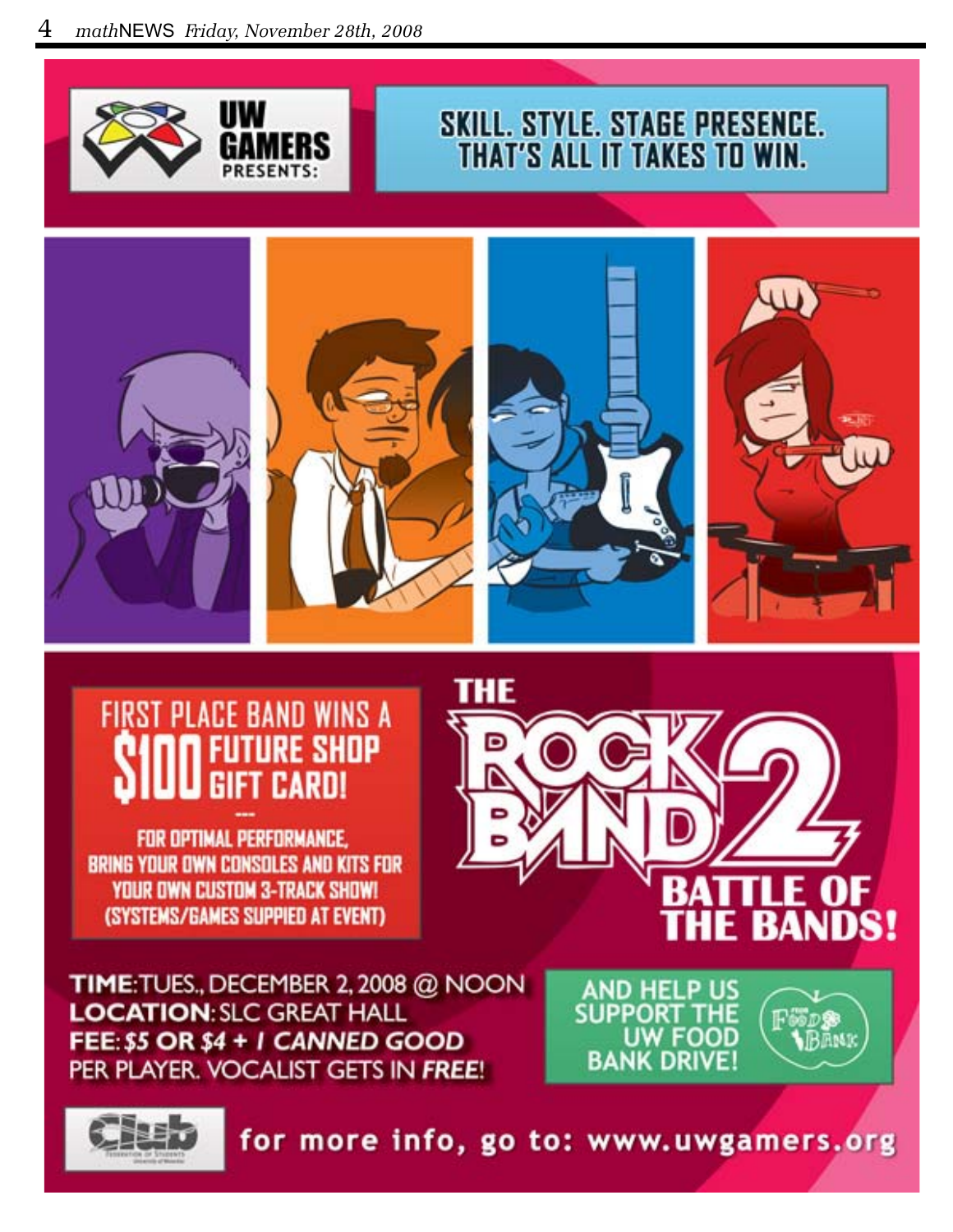### **Dear** *math***NEWS**

### *Re: 10 ways for a guy to get slapped*

#### **I'm in the freaking hospital!**

Here's what happened: for the past 2 weeks, I've been slapped by girls. Lots of girls. Random girls I don't even know. Even some girl in a chicken suit, who said she's in Other. I've got no idea what's happening. I wasn't even talking to them, I was just standing there, or walking home, or baking muffins, when out of the blue, a girl comes up and slaps me.

(By the way, where did the expression "out of the blue" come from? Does it have anything to do with the Smurfs?)

Anyway, Thursday, I got slapped by a pretty big girl. Much bigger than me anyway, which isn't difficult, but that's not the point. I found myself half-conscious, lying on the ground. I was awake for just long enough to find out she's about to sue me for sexual harassment just because I was lying in front of her without her explicit permission. Then I passed out.

I woke up here, in the Grand River Hospital, with a concussion. Now I'm attended to by what's probably the only male nurse in the entire hospital, thinking to myself, what the hell?

And then I remembered…

That article in the last issue of *math*NEWS, by Guy-Slapping Girl. A disgusting, sexist (yeah, sexist) article encouraging girls to physically abuse guys for no reason. Well, it's time we respond. Guys, unite!

So first of all, I'll quote you- "Men. Guys. Boys… We, girls, just never got them… they just reply to you in codes. Why men… why???"

The only reasonable comment is WTF!!!???!!! It's US that don't get YOU! YOU speak in codes! YOU make no sense! Guys are the simplest thing in the world- we want exactly one thing (yeah, you guessed it. Starts with "s" *[Smiles…(?) — RamEd.][…\*facepalm\*… — StaticEd.][STOP ADDING EDITOR COMMENTS! — ImpulsEd.]*). Girls are complicated! Who knows what they want?

And to the more pressing issue: why the physical abuse? Swear

### *math***NEWS**

*I'm once again ripping off the "Bad Horse Chorus", sorry Joss*

*math*NEWS, *math*NEWS,

*math*NEWS, *math*NEWS!

 You're still here on a Monday, it's after 6pm, Come on down to *math*NEWS, to watch the fun begin!

It's time to start some writing, columns to get in,

So spend some time, and make a joke,

(I'm sure there's profs that you could quote)

*math*NEWS, *math*NEWS, *math*NEWS, You'll laugh! Your peers will be your readers, so please mind what you say, Or give yourself a pseudonym, so it's OK It's better if it's funny, we'll print it anyway! So come out soon, you cannot lose, We eat pizza! Signed: *math*NEWS

at us, mess with our heads, we don't care, you've done it for years. But what's with the slapping? You know that saying, "guys are stronger than girls"? It's a myth. I'm personally weaker than any girl I know. So there's no excuse. Nobody should hit anybody, ever (unless it's foxy-boxing).

Seriously, girls, stop castrating us. You want equality? Fine, take equality. But equality means we're equal, not that girls are better than guys. Maybe that's why there aren't that many girls in advanced math (which isn't our fault by the way, you're more than welcome to come in).

In conclusion, you can take away our testicles, but you will never take away our freedom! (But please, don't take away our testicles).

P.S. Guy-Slapping Girl, would you like to go out some time?

Orange Crush, for the males.

## **Quotes from the Editor**

#### *Well, I'm an editor-in-training!*

Some of my friends, my bastion of morality, have told me that I should warn the general math populace before I try taking over *math*NEWS. So here it is, a collection of things I have said this year with only minimal censorship!

- "Don't touch Hempy, you perv!"
- "Blessed are the patient, for they shall see heaven. Blessed are the impatient, for they shall see it first!"
- Me: "Welcome to MathSoc, how may I help you?" Girl: "Can I get change for 10 dollars?" Me: "Sorry ma'am, I don't actually work here!"
- "Let's just pretend this plus is a minus, so we get some nice answers for once."
- "Are you trying to be witty, or do you seriously think Hillary's last name is Bush?"
- "Yoda, why hast thou forsaken me?"
- "So how do we find E... other than ask the dealers?"
- Computer: " $1 + 1 =$ : )" Me: "I think we've got a bug."
- "Who created the porcupine, the prickly ickly porcupine? (pause) SATAN!"
- "Same ultimatum as last week, we're getting Hawaiian pizza or I quit."
- "Would you mind if I stare at my reflection in the back of your computer?"
- "I think I might become a religious zealot this year."
- "Sorry, I started talking again."

42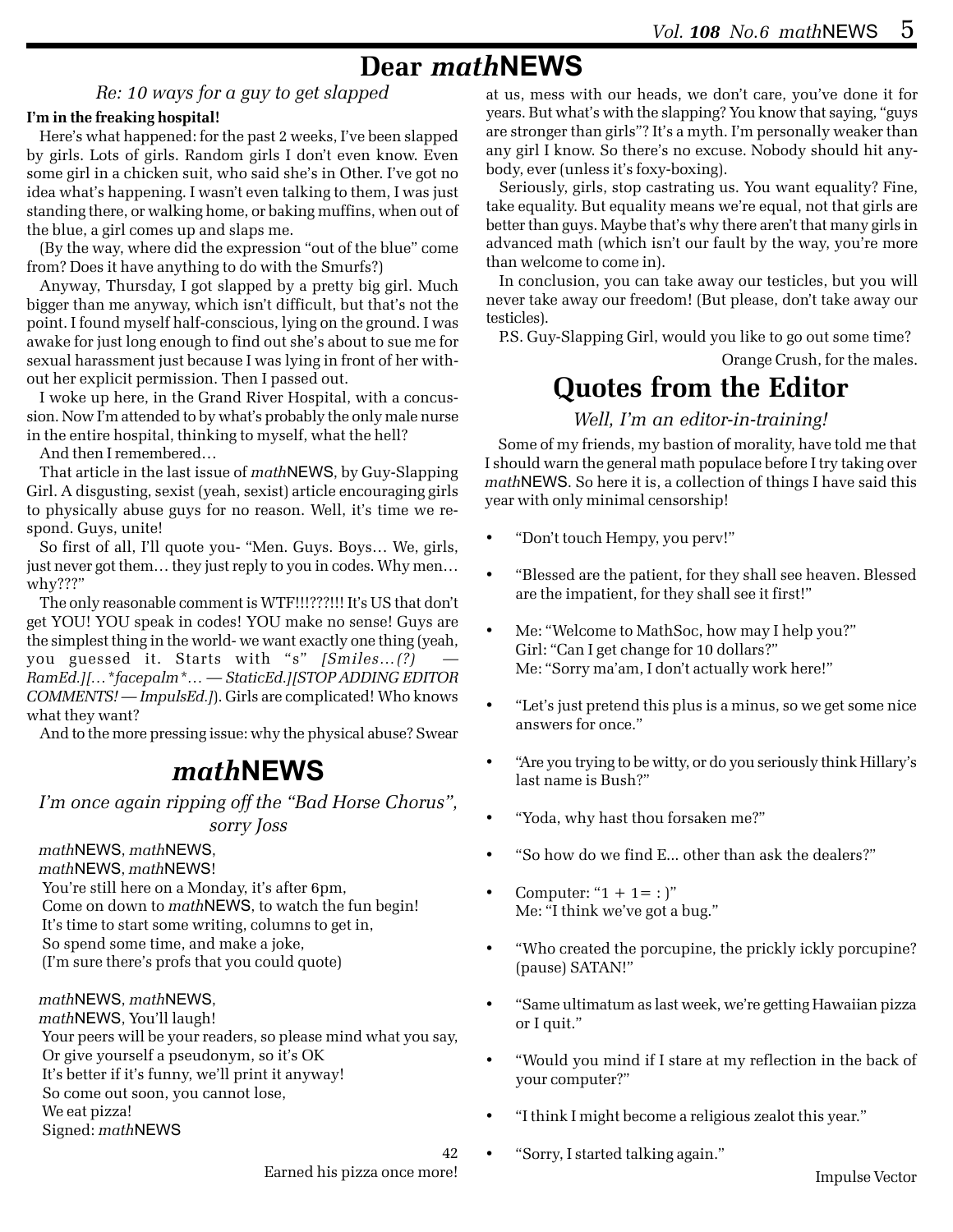# **Things To Do Before You Graduate**

### *An Undergraduate Bucket List of Sorts*

Now that I officially intend to graduate, I am wondering if I have accomplished everything I wanted to or should have in my undergrad career. It is an interesting feeling knowing that my 4B term is almost over. I feel joyful approaching this milestone in my academic career, but it also brings about a certain level of sadness. When I eventually leave Waterloo, I'll be leaving behind a lot of really great friends. All in all, an undergrad career here at UW has been one of the best experiences of my life and I wouldn't trade it in for having gone elsewhere.

So, here goes:

- Write for *math*NEWS. *Check, as I am typing!*
- Be involved with MathSoc. *I think that being Office Manager twice, VPF twice, and other things counts here!*
- Join a club. *Check, AFA.*
- Start a club. *Check, AFA.*
- Be on the Dean's list. *Check, though as of late this has been not happening.*
- Go to Charity Ball. *Check, three times!*
- Run for ASA Exec. *Oops I seemed to have not done this.*
- Drink at Bomber. *Check.*
- Drink at every bar/pub in the plaza. *Unfortunately I have not accomplished this yet, but at the time of writing, there exists another 3 weeks for me to accomplish this!*
- Go to Bomber Wednesday. *Nope, didn't do this one.*
- Pull an all-nighter. *Check, back in the day when we ran office marathons before finals!*
- Sleep in the comfy. *Nope, can't say that I have done this.*
- Go into GradHouse. *Haven't done this one yet, but I'm sure I'll make the trek in there at least once as a grad student.*
- Withdraw from a class due to laziness. *FR 197*
- Go to a professor's office hours just to say hello. *I did this, but he wasn't my professor anymore — I think it still counts.*
- Realize that 2% of your final grade is not worth it and do something fun instead of doing an assignment! *This is so true! Enjoy yourself while you are here!*
- Make lots of new friends. *Done and done!*
- Volunteer for Orientation Week! *Twice.*
- Visit Tie Guard and Boar Tribe during Orientation week! They are pretty awesome people! *Check!*
- Enjoy Pi day. (and perhaps buy a Pi day shirt from Math-Soc) *Unfortunately as a Math /CA student, I have only had the opportunity to enjoy Pi day on campus once. But I'll get to enjoy it next term as a grad student!*
- Submit a profQUOTE. *Although my profs have said some pretty funny things over the years, I haven't actually done this one. Don't follow my example. Submit lots of profQUOTES - I like reading them, they are funny!*
- Go to Oktoberfest.*\*whine\* But I don't like beer.*
- Participate in engScunt. *I should have done this, but it seems to happen during horrible weekends for me.*
- Volunteer for Canada Day! *Check on the planning side. Hopefully this summer I will actually be around to enjoy the fireworks!*
- Watch movies in POETS... wait... watch movies at MathSoc movie nights! *I have totally been to MathSoc movie nights! But I think that watching movies in POETS might still be an interesting experience — I still have this week to try it.*
- Find an engineer to lend you their hardhat and never give it back. *Unfortunately, this is hard to accomplish. I wouldn't lend out my pink tie, so I guess I can't blame them for not lending out their hardhats.*
- Study on each floor of DP. *Nope.*
- Volunteer for MGC (so your yearbook doesn't suck and maybe you can bring back pizza days!) *You should definitely make time in your final year to volunteer for MGC! If you help bring back pizza days, MGC will have money to run fun events that you can participate in with all your friends!*
- Last, but definitely not least, FILL OUT YOUR INTENT TO GRADUATE FORM!! *Did that today! It feels good to officially intend to graduate!*

Wow, I don't think that list is complete, but it is pretty long. I never realized how much fun and awesome stuff there could be do while trying to graduate. I wonder how I have fared…19 out of 29…thats only 65%. Hopefully I don't have any regrets for the things I didn't get to do. I shall be around campus for my graduate studies, so I can carryforward the items I have not yet completed and try to get them done before September! Wish me luck! Best of luck to any of you who are trying to accomplish a list that might be similar to mine before you graduate!

pink.tie.girl a.k.a. nifty nikky, a soon to be graduated Math/CA student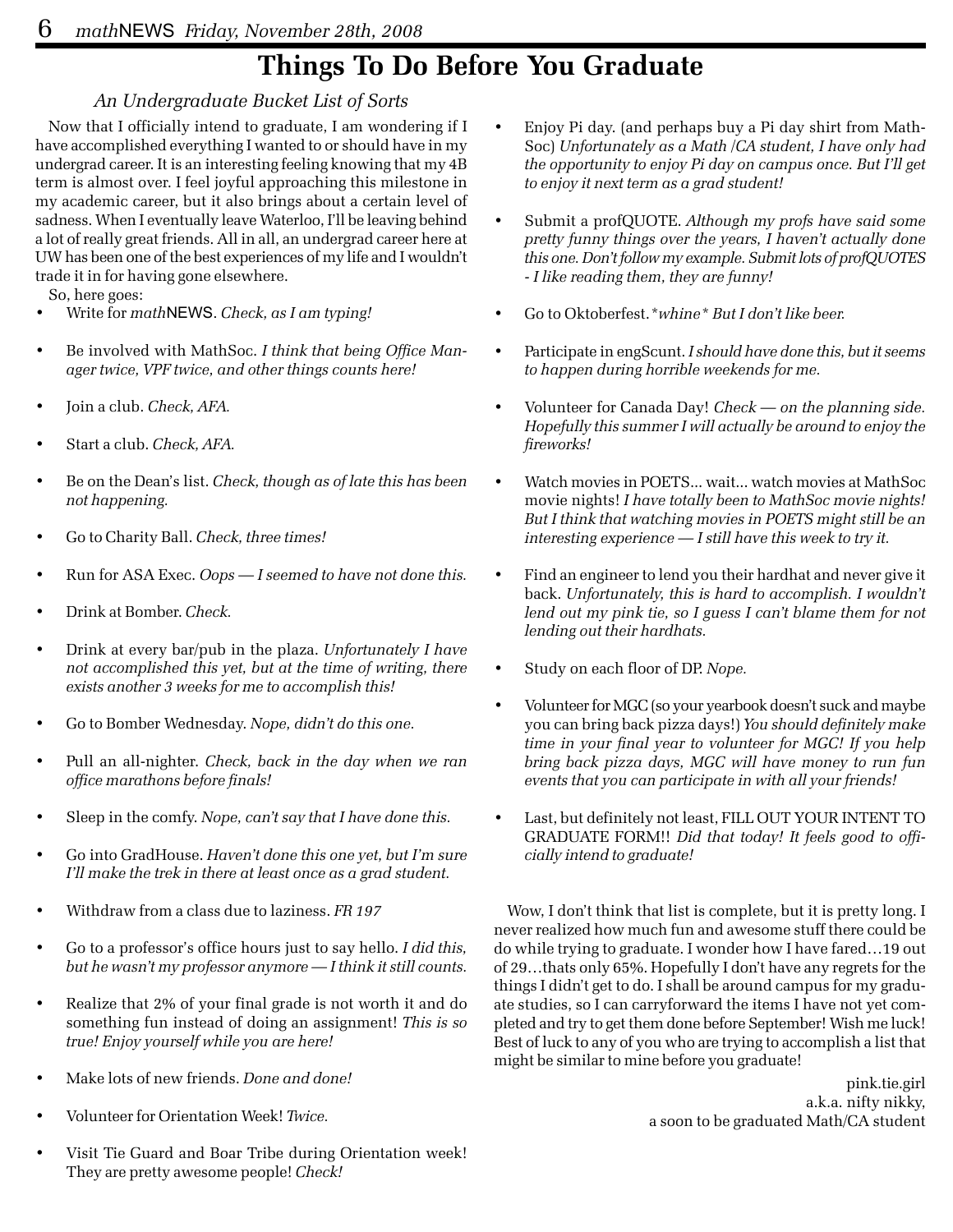## **How the Grinch Stole Statistics**

Every  $\mathrm{H}_{_{0}}$  down in Math-ville liked Mathmas a lot

But the Grinch, who lived  $(x-100, y+20, z+1300)$  from Mathville, did not!

 The Grinch hated Mathmas! The whole Mathmas season! Now, please don't ask why, it's too vulgar a reason. It could be his tie wasn't tied up just right.

It could be his solar calculator never got enough light.

But I think that the reason with the largest probability

Was he failed STAT231 and suffered humility.

 But, whatever the reason, represented by a histogram plot He stood there on Mathmas Eve, hating all the  $\mathrm{H_{o}}^{\cdot}\mathrm{s}.$ "They are studying for their exams", he snarled with a sneer

"Tomorrow is Mathmas, man I need a beer!"

 Then he growled, his fingers drumming fastest ever seen, "Oh great, I drank it all during last Mathowe'en..."

For, tomorrow, he knew all the  $H_{\text{Girls}}$  and  $H_{\text{Bovs}}$ 

Would wake with a hangover and they'd rush for their toys! Then the  $H_0$ 's, failed and passed, would sit to feast.

 And they'd feast! And they'd feast! And they'd... well... uh... feast...

 They would feast on Poisson-Fish and Weierstrauss M-Beast Which was something the Grinch couldn't stand in the least! And then they'd do something he liked least of all! Every  $H_0$  in Math-ville, the tall and the small,

 Would stand ε away from each other with Mathmas bells ringing.

 They'd stand connected, an n-cycle of aleph naught singing. "They'd sing! And they'd sing! ... And they'd... sing. It's weird how I only know one word to describe most things..." And as the Grinch thought of this  $H_0$ -Mathmas-Sing, He was approached by a salesman who was travelling. The Grinch wanted silence and the salesman gone "Damn you kid! Get the hell out off of my ln! That was bad..." Although, his pun was lamented He thought of an idea which was quite demented. "I know just what to do!" The Grinch laughed with no pants And he quickly ordered an lolcat fur coat and danced. And he chuckled, and lol'd, and got on the roflercopter. "Hold the lmao, I'll need a TA that can proctor." The Grinch looked around. But, since TA's are rare "To hell with it, no one ever notices they're there." On a ramshackle sleigh at the top of the hill The Grinch saw the incline and felt his blood chill. The Grinch reconsidered while his sleigh remain stuck Then a slight breeze pushed it foward and the Grinch said "Oh, fuck."

 The sleigh sped towards Math-ville with sinister glee And came to stop when it smashed into a tree. The  $H_0$ 's windows were dark. Quiet snow did abound And blood from the Grinch's head had spilt on the ground. "I've had better ideas" The Grinch sharply said. "Alright, can we stop rhyming? It's a little contrived." Bread. All the  $\mathrm{H_0}$ 's were all dreaming sweet dreams without care When he came to the first little house on the square. "This is stop number one, with an index of zero." And he lept to the roof not unlike a superhero. Then he slid down the chimney, feeling ever so keen Not realizing that it was a chute for the latrine.

The Grinch traded stealth so that he could be 1337

And just kicked down the door to the first house on the street.

He ran to the fridge to eat all of their food

He found family pictures and drew things that were crude.

"Ah, my coup de grace", as he laughs and he gloats

"I am going to go and steal their STAT231 course notes!

When he heard a small sound like the call of an emu.

He turned around fast and then he saw who.

Little Mathy-Lou  $H<sub>0</sub>$ 

Who was not more than hot.

The Grinch had been caught by this tiny  $H_0^{\text{}}$  daughter Who'd got out of bed for her hand was dipped in warm water. "Whoever you are, why? Why are you taking away my course notes? Why?"

 That old Grinch thought a lie but she said "You know what, nevermind. I don't care why."

 Then out the front door he went, himself, a would-be-liar. And the last thing he did was set the  $H_0$ 's house on fire.

It was a quarter part dawn, all the  $H_0$ 's still a-bed,

 All their houses on fire, when he packed up his sled. He wanted to dump all the goods off of Mt. Crumpit.

 "I have no way to get up there and that's totally horseshit." When suddenly a sound came from the town's fiery glow. It started in low. Then it started to grow…

 But the sound wasn't sad! Why, this sound sounded merry! It couldn't be so! But it was merry! "Balls…" Very merry! Every  $\mathrm{H}_{_{0}}$  down in Math-ville, who was not on fire, was singing! "This is so many different levels of suck that my ears are actually ringing…

They sing without means, with standard deviators…

 They sing without distributions or least squared estimators…" And what happened then? Well… in Math-ville they say That the Grinch's small heart grew an order of magnitude that day.

The  $\mathrm{H_{o}}$ 's were glad with stats, the Grinch flummoxed at best. With his brand new heart size, he suffered from cardiac arrest. There was no more statistics and all the  $\mathrm{H_{o}}$ 's celebrated And starved to death since the Grinch ate their food. Except the ones that were incinerated.

Angelo

![](_page_6_Picture_39.jpeg)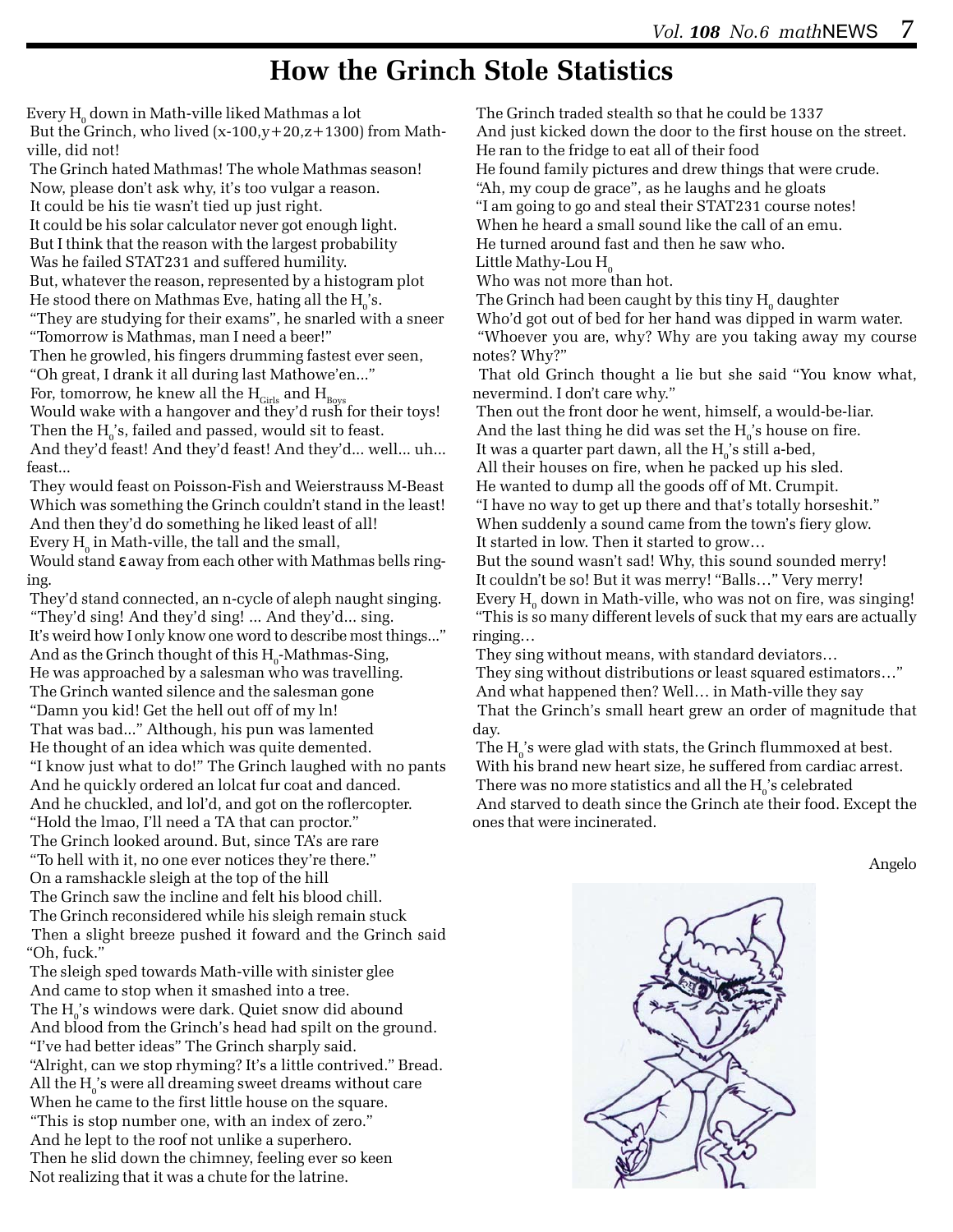# *prof***QUOTES**

Prof: How many seconds are there in a year? Student: A lot. Prof: Who let the engineer in?

Eden MATH 137

It looks like the red and blue curve are mating.

McLiesh STAT 230

Okay, now let's try to prove it. If we can prove it, it's probably right.

Forrest MATH 147

Isn't it amazing how it all works out? It's like it was bloody-well planned!

Forrest MATH 147

Okay, now let's do something to make this less mathematical and more Schemy.

Becker CS 135

So you try a path and if you reach a dead end, you backtrack and try another path. If you don't find any paths, then I guess you just starve."

Becker CS 135

Everyone of you is basking in the infrared radiation of your neighbour. Don't worry, it's not as disgusting as it sounds.

Bissonette CHEM 120

All of our molecules would then mix together in a big orgy of interaction.

Bissonette CHEM 120

Okay, now let's get back to the DNA striptease.

Bols BIOL 130

I'm not dividing zero by zero. I'm just saying that zero divides zero.

Menezes MATH 145

If they didn't use this proof, they used something exactly the same.

Menezes MATH 145

This is serious, maybe mathematics is collapsing as we speak. Menezes MATH 145

I've taught you wrong things for 2 weeks. I might lose my job! Quick, I need someone to save my job!

Menezes MATH 145

A lot of work later, you get a contradiction. So there's no point in proving it since it's wrong.

Menezes MATH 145

I love counting in  $Z_2$  , it's just 0,1,0,1.

Menezes MATH 145

Shoot! I wanted to prove that it's greater or equal to 1, but we've only proven that it's positive. I just wasted an hour of your time. Menezes MATH 145

Many of you may not know this, but every course in the university is either a comedy or a tragedy. Because tragedies end in death, math 239 is a comedy.

Purbhoo, MATH 239

It's not really a wedding, but in theory, it has the word marriage, which is as close as we get in math class.

Purbhoo, MATH 239

Somebody on the internet has had too much Finnish Vodka...

Lhotak, CS 241

Yes, all normal, upper triangular one-by-one matrices are diagonal.

Purbhoo, MATH 245

I was thinking, since it's prof evaluation day, I shuold write out all the solutions to the exam on the back of \$100 bills...

Purbhoo, MATH 245

I am not familiar with this topic, so we will learn together! Wu, PMATH 334

I was talking to a prostitute, but I didn't have my sociology shirt on...

Prus, SOC 234

I have to put you to sleep at this point... University rules.

Metzger, STAT 372

If you press E [on your clicker], you must be sleeping.

Matzger, STAT 372

If you try to go something in mathematics and you don't succeed, hide all the evidence that you tried!

Andre, A/PMATH 331

### **Thor's CS Problem of the Fortnight**

*Getting you ready for Google, since 1822.*

**This Fortnight's Question:** Describe a simple way to tell if a computer uses big-endian or little-endian byte ordering.

**Last Fortnight's Question:** What is the best way of generating all integer permutations of a given length?

**Its Answer:** Generating permutations (orderings of elements) is something that is useful to know, but brute-force searches on problems involving permutations get slow fast. That's because a given integer n has n! permutations - so the problem becomes computationally intractable around the 14 or 15 element mark. The Standard Template Library has a next\_permutation function that you can use to permute a container, so that's a good place to look. In terms of actual algorithms, the standard one for generating permutations is called Heap's Algorithm (named after a guy *named* Heap, not after the heap data structure). It's fairly simple to implement, so this is probably a good place to look. It is, of course, O(n!).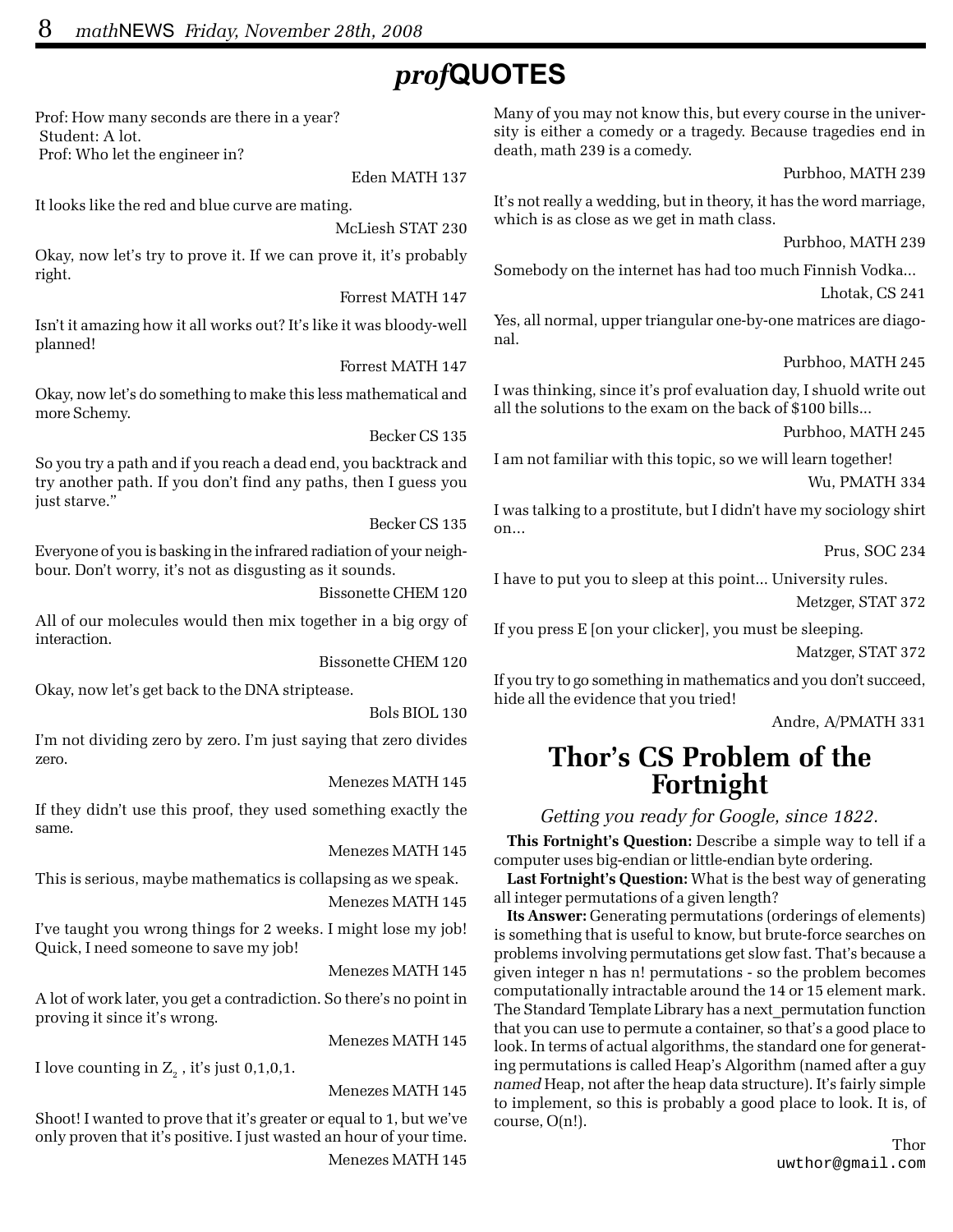### **Confessions of a Hopeless Romantic**

#### *I wish I could show this to others*

"All the world's a stage," so said Shakespeare. We are all actors in the play of life, and as such, we put up appearances in front of others to hide our true selves. I, too, subscribe to this practice, so there are aspects of myself that I don't show to others. Below are some of my confessions...

- Every time I see a pretty girl, I fall head over heels for her almost immediately. It usually goes away soon enough, but I can't help this feeling.
- Lately, I have not been crying myself to sleep anymore. At one point, I did, and I really missed her. I'm over it, I swear.
- Whenever I have a lot on my mind, I cook. It helps me cope.
- When feelings don't go away immediately, I don't do anything to get rid of it. It makes me miserable, but I feel that getting rid of it will make me more miserable. Sometimes just hanging out with friends will slowly help me forget it.
- This will sound weird, but if I was taking a girl out, I'd prefer a quiet peaceful walk with her at night and just look at the night sky. Maybe a lake too, it'd be tranquil and we'd be able to talk about anything that comes to mind. Oh, you know what'd be nice? Boating on the lake at night. We could bask in the glow of the moon reflecting on the surface of the lake. My heart's fluttering already.
- I cannot stand to see a girl sad. If I see a girl being sad, I feel an incredible urge to hug her and comfort her. Maybe I could make it go away? I'd do anything to make her smile again. (Well, there are limits... But not all that many of them)
- My greatest fear in this game of love is not finding my soulmate. I know it's silly, but I'm sure she's out there somewhere. I don't subscribe to the theory of "close enough," so I won't stop until I find her.
- One of my greatest regrets is never finding out if she was the one. I should have asked, but maybe that was just not meant to be. I still wonder about it, but I should be moving on.
- The happiest moment I've had so far was she said yes. I will never forget that moment for as long as I live. It's unfortunate where that led us, but that moment still brought me unmatched bliss.
- I want happiness. I want a family, I want kids. I want a fairy tale ending, where we all live happily ever after.

I don't know how to conclude this, but I do feel that those who know me now know me better. I leave you with this thought: I cry during chick flicks.

Hopeless

# **Random Thoughts**

*Like a normal approximation of the Cauchy!*

- Did anyone ever figure out what (in the name of Gauss) is up with that work of art thingy at the main MC entrance?
- Is it just me, or are the chalkboards in every class impossible to read during these final weeks of class? How about they get cleaned more than once a term, huh?
- Hey, it's winter! And just when you thought the MC couldn't get any uglier, it got covered with snow.
- Here's one for the stats people on average, how many people a year die by slipping on wet stairs in the MC during winter? I know it has to be at least one. Poor Slippery Pit.
- When it's snowing heavily, that's the only time of year when being outside the MC is more depressing than being inside.
- Whatever. In my world, even this ugly weather is ok. Of course, my world is imaginary, so it may not count for much...
- My world is so imaginary, even if I multiplied it by its conjugate it would still be imaginary. That's how imaginary it is.
- If you think math profs really love math, you should see how much Laurier business profs love ethics. Makes you get the feeling it's harder to get into the Laurier faculty than it is to get into heaven.
- If Laurier profs love ethics so much, why don't they marry it? Oh yeah, because that would be immoral.
- In case you wanted to make sure, it's true. The system that schedules final exams works on the basis of exactly 2 criteria- they maximize the amount of time during which you have to stay here, while making sure your toughest exams are at most a day apart.
- I think it's a safe bet that exam time is the only time of year when you'll find math students in the PAC. I'm not sure whether math students or the PAC should be more offended by that point.
- One extra point You'd think I'd run out of random thoughts by now, wouldn't you? Well, now you know - my mind is about as random as your final marks compared to everything else you got during the term. Admit it, it's got nothing to do with anything.

Orange Crush

### **Friedrich Nietszche voted world's funniest moustache.**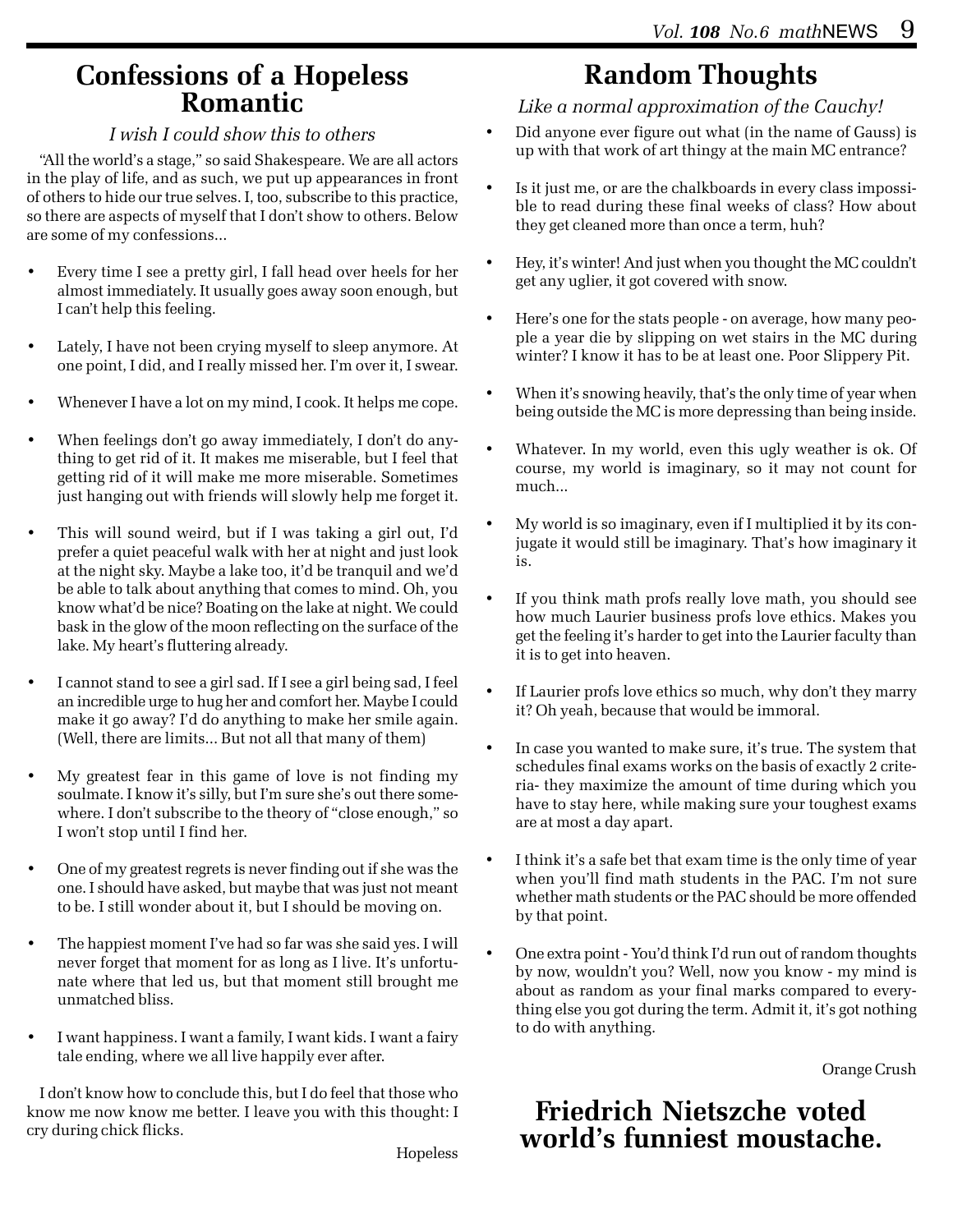# **Sometimes being nice isn't a bad thing**

#### *with a short reply to orange crush*

Last issue, apparently there were a lot of responses to my article, "10 ways to for a guy to get slapped". Oh men.. why do you have to be so confusing. You make me go crazy. I'll tell you what I want, what I really really want. WORLD PEACE?

From last week, while reading my article and Casanova Jonny's article, I found a few more points to write about on how to deal with guys. It should be interesting and guaranteed to make your man scared of you.

- 10. If you find out that he is talking behind your back, go up to him. He's probably going to do stage 9 (from 10 tips for dealing with women), and you say "What the hell!" and sucker punch him.
- 9. If you are starting to get annoyed with him, slap him twice. One on the right, one on the left and start yelling.
- If he says "you are pretty on the inside", say "I know. and the outside!". If he says "What about the outside?", start hitting him on the hands and gradually moving to the face and give him a slap. If he says nothing, he's thinking about saying it but scared of getting slapped, sweet talk him and once he thinks that he's not in danger, hit him.
- 7. If a guy's "bro" is there to defend him, slap both of them at the same time. Try to get another girl friend to help you with holding them still. If they try to run away or hurt both of you, make sure there is a group of girls waiting somewhere near to back you up or prepare a baseball bat nearby and a boomerang if you can get a hold of one. Do not hesitate to throw the boomerang to knock them down and when they are down, start hitting them with the bat. If there is no boomerang, throw the bat directly. Make sure you don't forget to slap them.
- 6. If they forgot your anniversary or special events, go ahead and give a big smack on their face. If they try to buy you back for apologies with mushy/pouting face, tell them "doesn't work! It takes more than that" and slap them for being stupid.
- 5. If he starts bugging you about something, pretend to put on a sharp pointy hair clip on the hair and give him a "hug" with the pointy part pointing to their head. That way, you're hurting them. I believe it is more painful than a slap.
- 4. If your guy happens to just get home, sees you and his face is red and/or his eyes are red and watery, shout at his face "What the hell!" and slap him  $x^x$  times, assuming  $x$  is how many hand prints are on his face. If you can't see hand prints, judge by the redness of his face. Special note: if he just came back from the gym, just give him a hug. Give him a special reward of some sort. Cut him some slack.
- 3. If his face is red and tries to pick you up but he doesn't realize that his face is red, tell him "do you have a mirror?" or "have you looked at your face on the mirror lately?" Again, special note: check if he has a gym bag, but if this happens too often, start stalking him. This is only for girls with boyfriends.

Apparently, orange crush replied to my article before. Okay, I'll be nice to you then, just for you. "Could you look me in the eye, and tell me that you're happy now?" Although you can't look me in the eye.. I'll give you a virtual eye to look at. And to answer your question, "sure?"

- 2. After some time giving them slaps, I think we should take a break from being mean. Make him a special dinner. A candle light dinner if you can. Tell him that he can talk in codes again, but only for some period of time. Bake him cookies or cupcakes or brownies or whatever dessert he likes. Try making him bake it with you so he doesn't go suspicious. Plus, you're spending quality time with him and getting to know him better.
- 1. Rent his favorite movie and get his favorite food. Invite him to your place and just watch that movie until both of you fall asleep. Tadaaa… happy ending

guy-slapping girl

### **Why Wikipedia is the Evil Incarnate**

#### *A.K.A. why my assignments are done in the 20 minutes before class*

Fellow mathies, I come to you with a warning of the most sinister plot on our work today. I warn you of… **Wikipedia**. Now, many of you may be wondering why I would accuse such a seemingly useful website of such insidiousness. After all, how many times has it saved you personally when you needed to quickly look up something? Surely it's the new replacement for googling , right? WRONG. No, it's not because some won't take it as a reference, because honestly, if you need to source something, they've pointed you to the information.

No, wikipedia is evil because of the many links found in the articles. Every page is exponential, leading to an increasing nu mber of articles slowly taking over your browser. Take a simple example. You're in the middle of coding a sort and you blank on how exactly to do... say... quicksort. So you go to Wikipedia, rescuer of your code… **or so you thought!** fast forward half an hour, and you're reading about binary search trees. Sure, that's not that off topic, right? How about 3 hours later, when your code still lies abandoned, but you know more about Bat man villians than anyone who leaves their basement should ever know. I'm not even going to pretend that it happened only once. I have read those articles at least 5 times. As time on Wikipedia goes to infinity, the probability that I am reading about Batman approaches 1. Your mileage on this may vary. I will just tell you that I have never read a Batman comic, and yet I know that the reason the Riddler leaves clues is because he's obsessive compulsive. Therefore, this scourge must be stopped.

How many bright minds are wasting away, unable to leave Wikipedia until they've clicked all those interesting looking links, doomed to never finish their precious precious math homework. really, Laugh now, but who will be laughing when us poor Wikipedia addicts are unable to study until they finish reading all about the fascinating history of David, King of the Scots circa the 12th century!? **CURSE YOU WIKIPEDIA!**

Sector Corrupt, new pseudonym of Jeff the 3.14159-rate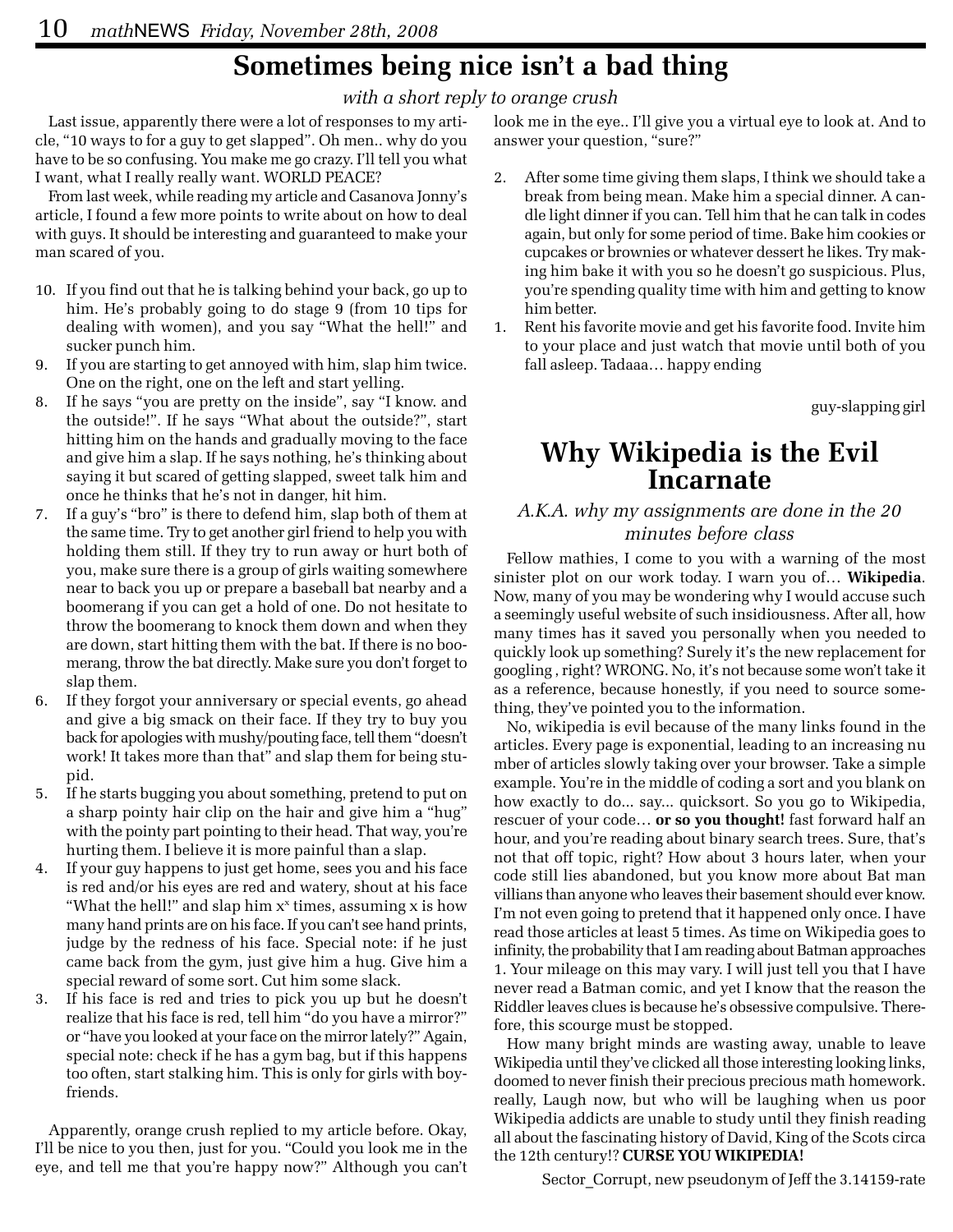![](_page_10_Figure_0.jpeg)

MSDN FAIL...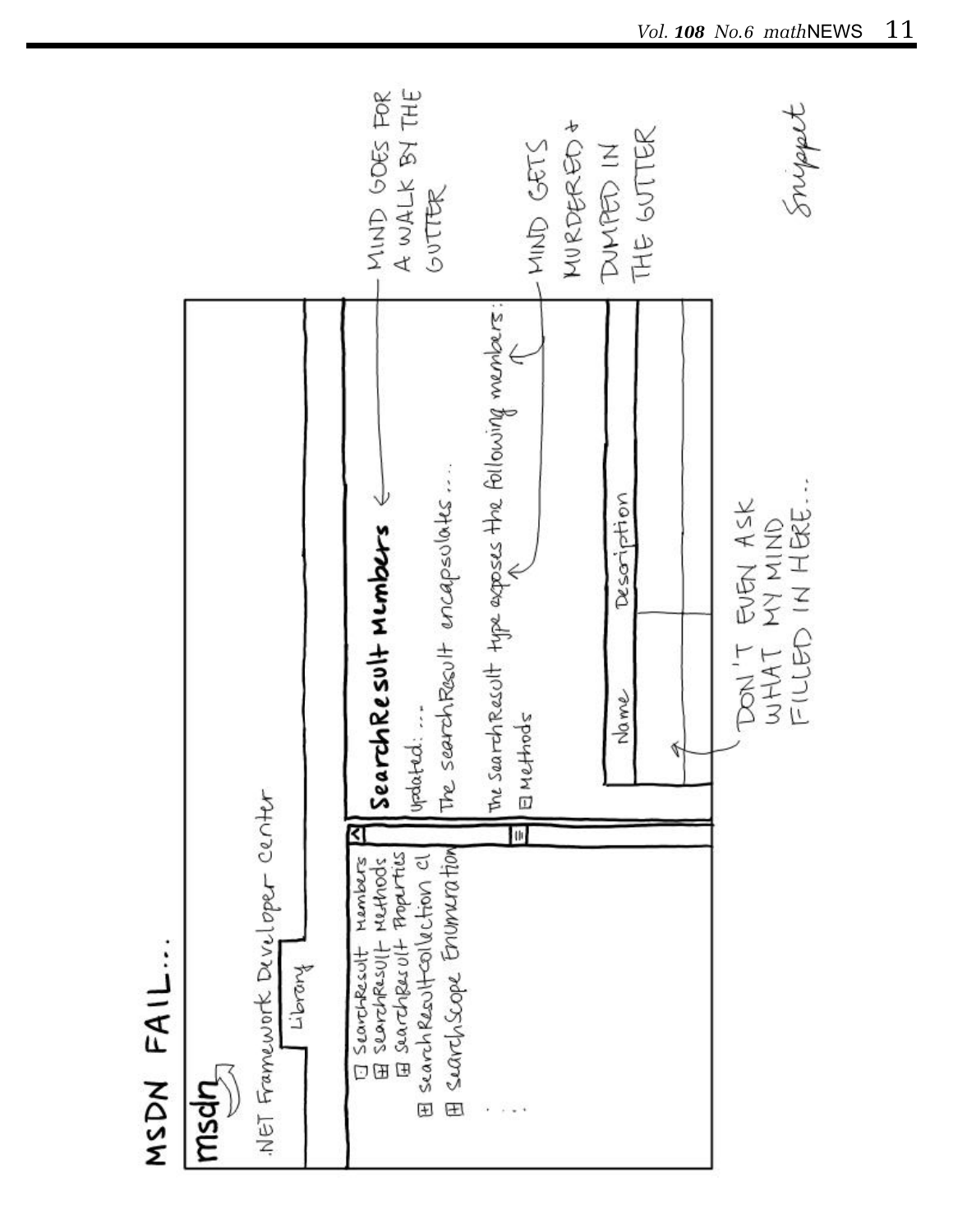### **Use Regular Expressions, Losers!**

Hello. As a matter of policy, I try and avoid the "angry rant" style of *math*NEWS based journalism. So I'm going to try and keep this as a friendly discussion. In fact, let me apologize for calling you a loser. I'm sure you're a very successful individual. Now, take a moment and read the following block of gibberish: **s/**  $(\langle \text{hr}[\uparrow \rangle]^{*})$ > $\wedge$ 1 $\vee$ >/ig. Interpret it and report back to me.

If you read the preceding block and identified it as a regular expression, you're quite correct. In fact, this is a very simple regular expression I recently employed while converting a document from HTML to XHTML compliance. Here is the full UNIX command that I actually issued in this particular circumstance: **sed -r -e 's/(<hr[^>]\*)>/\1\/>/ig' file.html > file.xhtml**. This command was useful because, in the document I was processing, someone had used a number of HTML <hr> tags (horizontal rule) when it should correctly be  $\langle \text{hr} \rangle$  in XHTML. That command converts them. If it is already obvious to you why this is the case, congratulations! You've qualified for "patronizing lecture exempt" status. If it's not obvious, well, read the rest of this patronizing lecture.

Do you need to understand regular expressions? Yes. You really, really, do. Anyone who uses computers for significant work, especially work with text, needs to know them. Regular expressions are a mechanism by which we can identify strings of text that match some pattern, and then optionally change that text in some way. I know for a fact that I've caught a great many friends of mine, programmers and non-programmers alike, performing tedious operations on text files. If you ever find yourself changing more than a few lines of a file in exactly the same way, stop! Think regular expressions.

The remainder of this article will be an explanation of the above example. I hope that by the time you finish it, you'll at the least see how regular expressions can improve your life. First up, let me talk about **sed** a bit. It's a UNIX program. If you aren't familiar with what UNIX is, you're probably not in my target demographic for this article. Feel free to stick around, though. So, sed is standard UNIX. That means that your new MacBook came with it installed, as did your shiny student.cs account. It stands for "stream editor" and it is the canonical way to apply a regular expression (or "regex") to a file. You'll also note that I supplied two flags to sed. Personally, I usually have an alias set up to apply these flags by default, but I'll explain 'em anyway. That -r flag means "use extended regular expressions". Extended regular expressions could more accurately be called "non-terrible regular expressions", since they actually support the normal syntax. You should pretty must just always use these. This is also, incidentally, why I advocate using **egrep** over just normal **grep**. The other flag is -e, which you always need to use to invoke a regex from the command line. Since this is normally what I want to do, I also make -e a default.

Before diving into the regular expression, let me jump to the other end and explain everything else that is going on. After the regular expression supplied by the -e flag, you need to include the name of the file you are applying the regular expression to. In this case, it's called file.html. By default, **sed** outputs to standard output, so if you want to store the results of the expression in another file, you need to pipe the result there, via something like the > file.xhtml bit at the end. The last thing I'll point out before

explaining the regex syntax is that I surrounded my expression in single quote characters. This is necessary to prevent the command shell (bash, in this case) from splitting up my expression every time a space occurs. Just get in the habit of doing it.

All right, now let's get to the meat of the matter, the **s/**  $(\mathsf{chr} \uparrow \mathsf{P}^*)$ >/\1\/>/ig part. All substitution regular expressions take the form s/{some expression}/{stuff to replace it with}/{modifiers}. In this case the {some expression} bit is looking for bits of text that match a pattern for HTML horizontal rules, the {stuff to replace it with} is saying to add my forward slash, and there are two modifers being applied. Those modifers are /i and /g. The i indicates that I want my matching to be case **i**nsensitive that means that I want to match <hr>, <Hr>, and <HR>. The g indicates that I want my search to be **g**lobal, to be applied over and over. Seems simple enough.

Let's say my text file has a line like this: <HR width="50%" align="center">. I want this to become: <HR width="50%" align="center"/>. I need to be sure I am able to match all of the different fields that HTML's <hr> tag supports. Let's examine my {some expression} first: **(<hr[^>]\*)>**. Always break down a regular expression by its bracketing. The first thing you need to know about is this: **[^>]\***. This part is called a character class. It is saying "match as many characters as possible that are not >". When you put letters in between square brackets in a regular expression, the regular expression knows it can match any of the characters present there. When you start the square bracketed part with a caret  $(^{\frown})$ , however, the regular expression can match anything that *isn't* present. So **[^>]** means "match anything that is not >". The \* at the end (called a Kleene Star) means "zero or more times". We put it after the character class to indicate that we want to match as many characters as we can that aren't > at that point (but we'd settle for no such characters). So you can read  $(\mathsf{chr}[\uparrow\mathsf{>}]^*)$  as "match a <, an h, an r, and then as many characters as you can that are not  $>$ ", and then a  $>$ . This is pattern we want to replace.

Let's go on to {stuff to replace it with}, the last part of this regular expression I have not yet explained. There's a special trick going on here that any regex whiz really needs to know about. The question is: Now that we've matched the  $\langle$ hr $>$  that needs modifying, what do we want to replace it with? Clearly, we just want to change the ending bit from  $>$  to  $/$ . The first thing to know is that we can't just write /, because then **sed** would think we were ending the replacement string and starting with the modifiers. We need to escape the  $/$  as  $\vee$  to make it work, so we want to replace  $>$  with  $\forall$  >.

We're not quite done yet. If our replacement string were just that, we'd simply replace all of the  $\langle h \rangle$  tags with  $\langle \rangle$ . That's no good. We want to say "Remember that text we matched before? Bring some of it back into the replacement string." Well, that's what capturing parentheses are for. I didn't explain the parentheses in the matching expression before, because they're actually quite irrelevant to it. The whole thing would match just fine without those there. But what they accomplish is to say "take the text that is matched between these parentheses, and store it in a variable for later use". The variables in question are just numbered slots, with their number corresponding to the order in which parentheses were encountered from the left side of the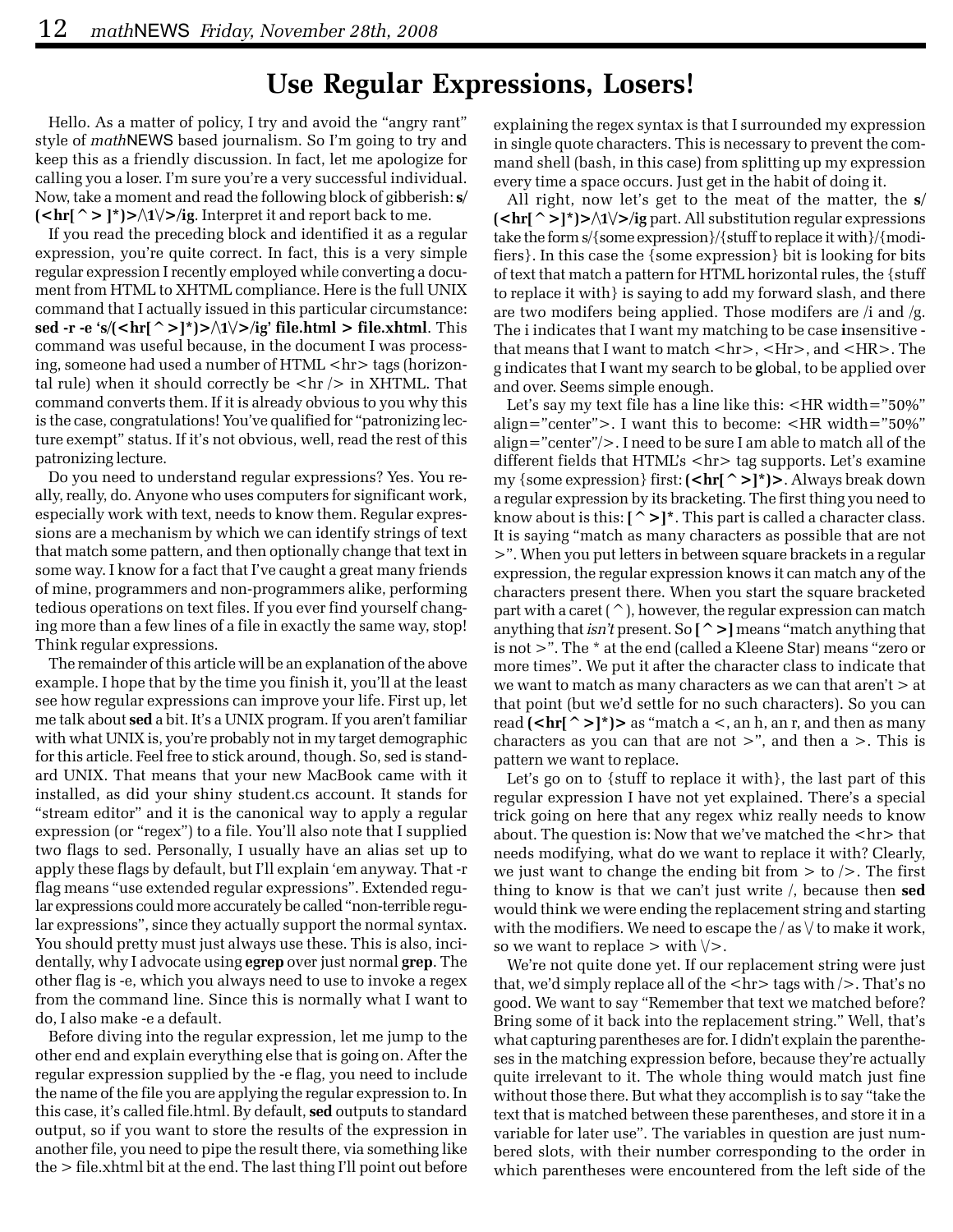expression. So the text that we matched between those parentheses is stored in the "1" variable. We access this variable in our replacement string by writing \1. This means "Take the content matched by the first set of parentheses (from the left) and reinsert it into the replacement string at this point". This ends up actually having the desired result, so our expression manages to do the replacement as desired.

So there you go. This wasn't by any means a comprehensive guide to regular expression use, but I hope it was enough to really demonstrate the power of regular expressions in action. My goal is to motivate you to commit to actually learning regular expressions, instead of just thinking "well, they'd be more work to learn that just making these changes manually." Regular expressions can be learned in short order, and once you grasp them, they'll make your life infinitely better.

Thor

## **Confessions of a Burdened Mind**

#### *Whatever will be, will be*

Everyone has their dirty little secrets. Surprisingly, I do too. As such, I find outlets to vent, and these are my confessions. Now not all of these will be true, but that's part of the fun, no? With that said, let us begin:

- It was the summer of 1996, and I bought my first real sixstring at the Five-and-Dime. I played until my fingers bled, and it was awesome
- When I was younger, I had a lot of trouble with balance, so it wasn't until I was 13 when I finally learned how to ride a bicycle. One day, I said "I'm gonna ride a bike", so I did.
- One of my greatest regrets is never having done many extracurricular activities back in high school. It seemed like I wasted what was essentially my high school life away
- One of my other great regrets is drinking alcohol. I'm not an alcoholic, I just drink when I feel like I can't do anything else. It knocks me out very quickly and it is actually hilarious.
- Contary to popular belief, I actually care about my son. My adopted son too, but he's not blood relation despite looking almost identical to me.
- There are times when the world gets too existant for me, and I just wish I could disappear (Or, if I was smart, that everyone else will disappear)
- This may seem contradictory, but I hate cleaning, but I love it at the same time. I find cleaning relaxes me sometimes, or at least it distracts me. When I actually have to clean though, I absolutely dread the idea.
- I regret coming to Waterloo, and I regret meeting everyone I have. I hate just about half the people I meet but I never tell anyone.
- I really really like Orange Crush's articles
- Hell, I really really like Orange Crush. Wonder if he'll go out with me?

### **Friendly Final** *survival guide to having and treasuring friends*

It just came back to me last week, that the flu has gone away. The Tax syndrome is still up there, 95. It will stay there for some time. But my point in this last issue for this term is about friends and friendship.

I believe there are a lot of types of friends. There's those friends that you call best friend, just those normal friends, those friends who are kind of close to you but not as close as your best friend and you call them your bother or your sister, those friends that you are just close with and you can always rely on them with your secrets or just those friends that like to pick on you. There would probably be more than the one that I just listed, but the ones that I know off are those for now.

Since the beginning of this term, I felt like I'm blessed because I actually have a lot of friends that really care about me. I've always thought that people hates me because since high school, I was the one who gets bullied. Friends, they will always be there for you whenever you need them. Why do we sometimes take them for granted? When you need them, then you'll find them but when you don't, you just ignore them.

I used to have this friend, who calls me her best friend, but she keeps on ditching me whenever we make plans. I don't think she has the right to call me her best friend. When I talk to her about it, she says that I'm acting childish. I don't understand this. That's not a real friend. She only calls me when she doesn't have anyone to talk to. Come on! Grow up now! Anyways, in return, I ditched her. Why waste time on someone that doesn't really care about you?

I think a big part of being a friend is honesty. Although you know that sometimes honesty might hurt you, it is best for your friends to tell you what's going on. As in, who else would tell you and be honest with you. You know, it's always good if you have someone to rely on. That shoulder to cry on. And I'm lucky to have that. Occasionally, when I do something wrong, I would just ask my best friend to be honest with me. Although it hurts, the words that come out will mean a lot.

Well I should probably stop musing now. My main point is, treasure your friends. They really mean a lot in the long run. Why talk bad about them if you don't want them to talk bad about you? Be good to your friends, and they'll be good to you. Be there for them (when you're not busy) and they'll be there for you. Another strong point that I want to make is that, as much as there exist the bro code, there's also the sister code. Whatever happens, we don't ditch our sisters but I think that can only be broken in case of emergency. I'd just like to thank the people that has been listening to me, my bestie, real fish, panda, mr casanova, my brothers, my secret secret-listener, and everyone else who has been making my life so wonderful here. Good luck in your finals.

Cuppycake goes friendly

### **Zombies rise up against their ACTSCI masters.**

Let the games begin...

Burdened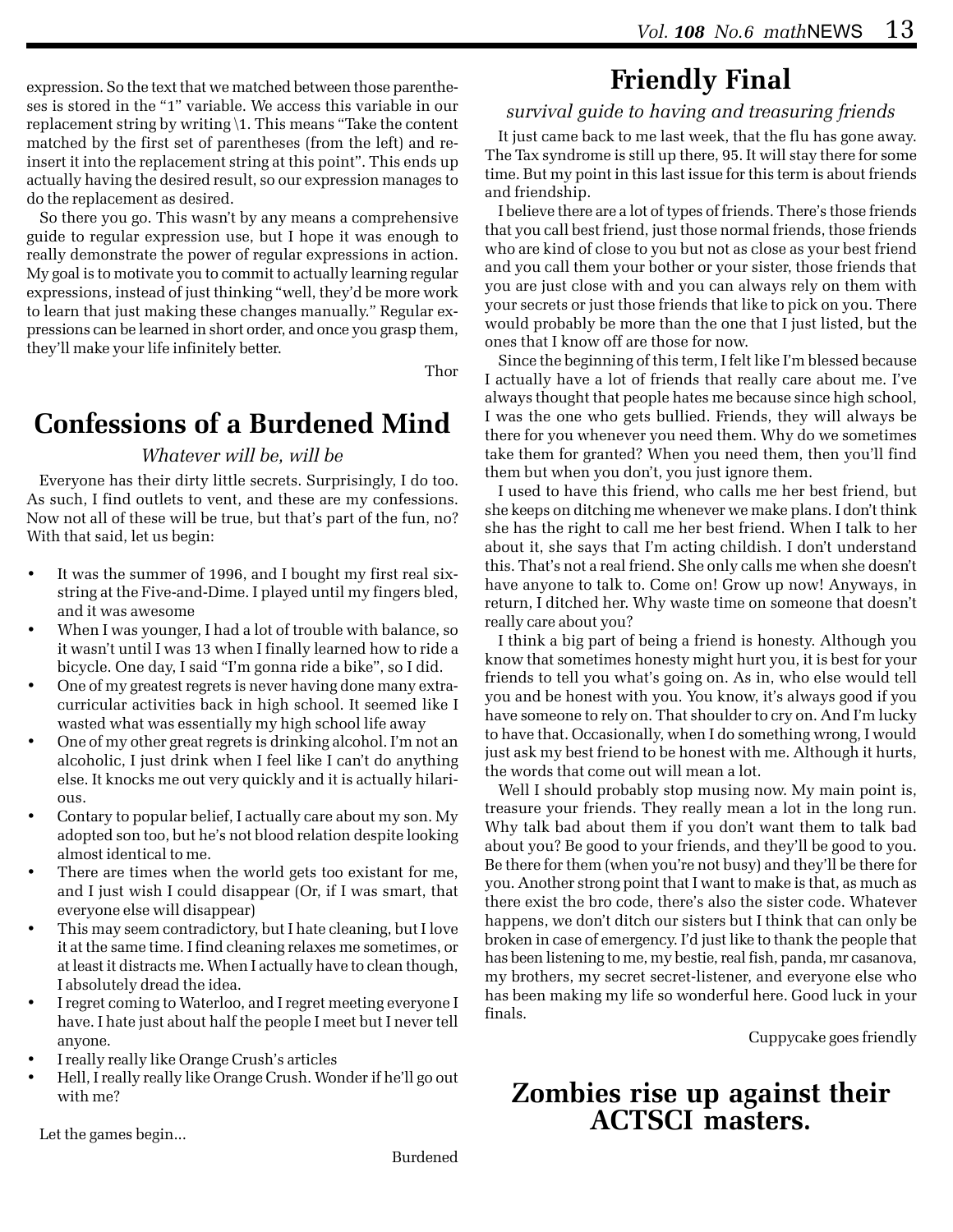### **Horrorscopes**

#### *because if we don't write it, someone will care*

**ACC:** We hope you're finished calculating your Christmas finances, because now you've got exams to worry about. If you need motivation to study, get practice by calculating how much money you'll save by passing all of your exams.

**ACTSCI:** Prepare for the zombie uprising. We don't know why they're coming, or why they're coming for you, but go play Left 4 Dead and Dead Rising in preparation for the coming apocalypse. Also, exams. But zombies first.

**AMATH:** Apply your math skills to calculate how many ACTSCI brains are consumed until the zombies are satisfied and go home. If nothing else, it's more interesting than studying for exams.

**BBA/BMATH:** You have just hit the poor house. With all that free time on your hands maybe you should try to create a startup. I mean sure the economy is in hard times but you have something people always need. Go and sell that.

**C&O/OR:** Your new optimization assignment is to calculate the optimal amount of studying time to video game time, given you wish to neither burnout nor fail out. Bonus points for general solutions.

**CM:** Don't fear the impending exams. We know that you aren't ready for any of them but don't despair. Instead may we suggest that you hook up with some BBA/BMATH people and buy some… inspiration.

**CS:** Your work for the next week is to build a program that when given exam questions as input, returns comical phrases that answer the question correctly while insulting the professor.

**MATH BUS:** You should be excited. Since you aren't doing particularly difficult math, you can expect your exams to not be particularly difficult. Expect to be the envy of all your friends. Or expect your head on a pike before the end of the exam period. The stars are a little hazy on this one.

**MATHEMATICAL SCIENCES:** With Venus crashing into Jupiter causing an explosion of magnificent proportions you are going to be completly out of whack. Expect all your science to be mixed up with your math. Just don't try to ask your AMATH friends how to integrate your biological cells from 0 to x.

**PMATH:** Theoretically you should pass all your exams. But

then again in theory communism works. We guess your horrorscope is expect to be taken over a democratic government that will redistribute all your wealth.

**SE:** Put down *math*NEWS right now. We realize we're funny, but you don't have time for this. You should be studying and doing piles of assignments. Don't worry, you can read this later. It can wait.

**STAT:** Hey there… How is it going… Insane yet? If not then wait for the next week. Considering the number of people that lose their minds is a Poisson process with mean of YOU per day! What's the probability that you still possess a shred of dignity by the end of the week? (Hint: it's not very high)

**UNDECLARED:** We know you're incapable of making up your mind, but make sure you figure out which courses to study for first for your exams, or you might never get around to it.

**AHS:** Oh man did you get your flu shot yet? If you have, you actually are now infected with the T-virus. Watch out for ACTSCI people. They are definatly trying to kill you. You are on your own here.

**ARTS:** Why are you reading this? Surely when you're not partying you should be doing some essays or studying for courses since you can't just derive how to get your answers if you forget. Now get back to the books! Or beer.

**ENG:** We realize that as engineers, all of your math is much easier, but you should probably still be studying. After all, the math might be easier, but that doesn't change the fact you're… well, *engineers.*

**SCI:** Oh poor science. How hard must it be to be the bastard child of certain sects of engineering. But don't worry. I mean at least you can look forward to so many job prospects when you are done… Oh wait. Expect hardship ahead.

**E:** Flower Power won't help you pass your exams. But a drum (or study) circle might work. We know it's not conventional, but we decided to actually help you get through this. I mean without you, who would we make fun of.

**OTHER:** I don't know whether or not we should tell you to study, because we don't even know what your courses are. Walking and Thinking 101? Maybe your exam can be an explanation of what OTHER constitutes. Please submit to the BLACK BOX by December 1st.

> Sector\_Corrupt DaFink

![](_page_13_Picture_24.jpeg)

FUNCTIONAL SPECIFICATION

DEVELOPMENT

DEBUGGING

GETTING SHELVED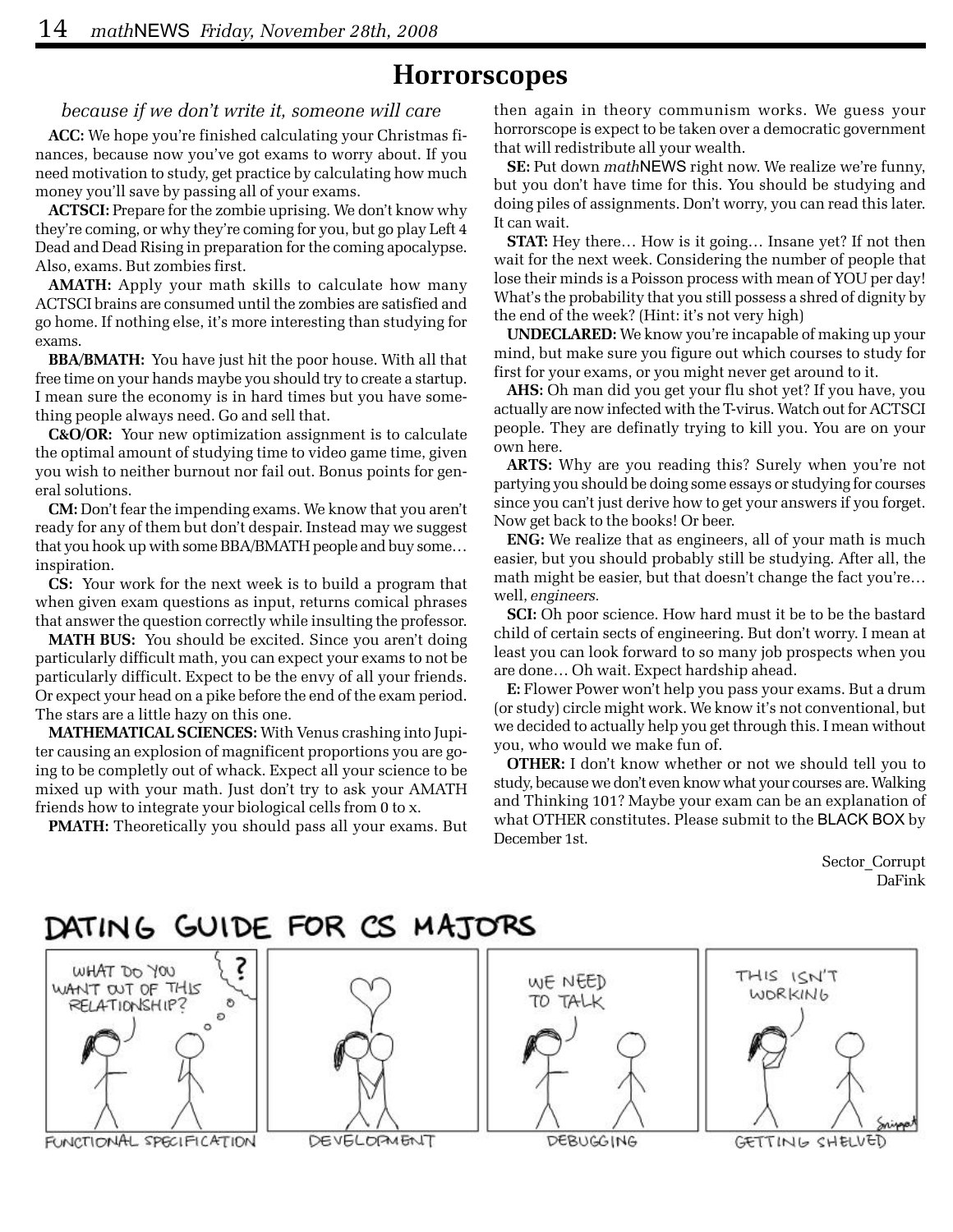![](_page_14_Picture_1.jpeg)